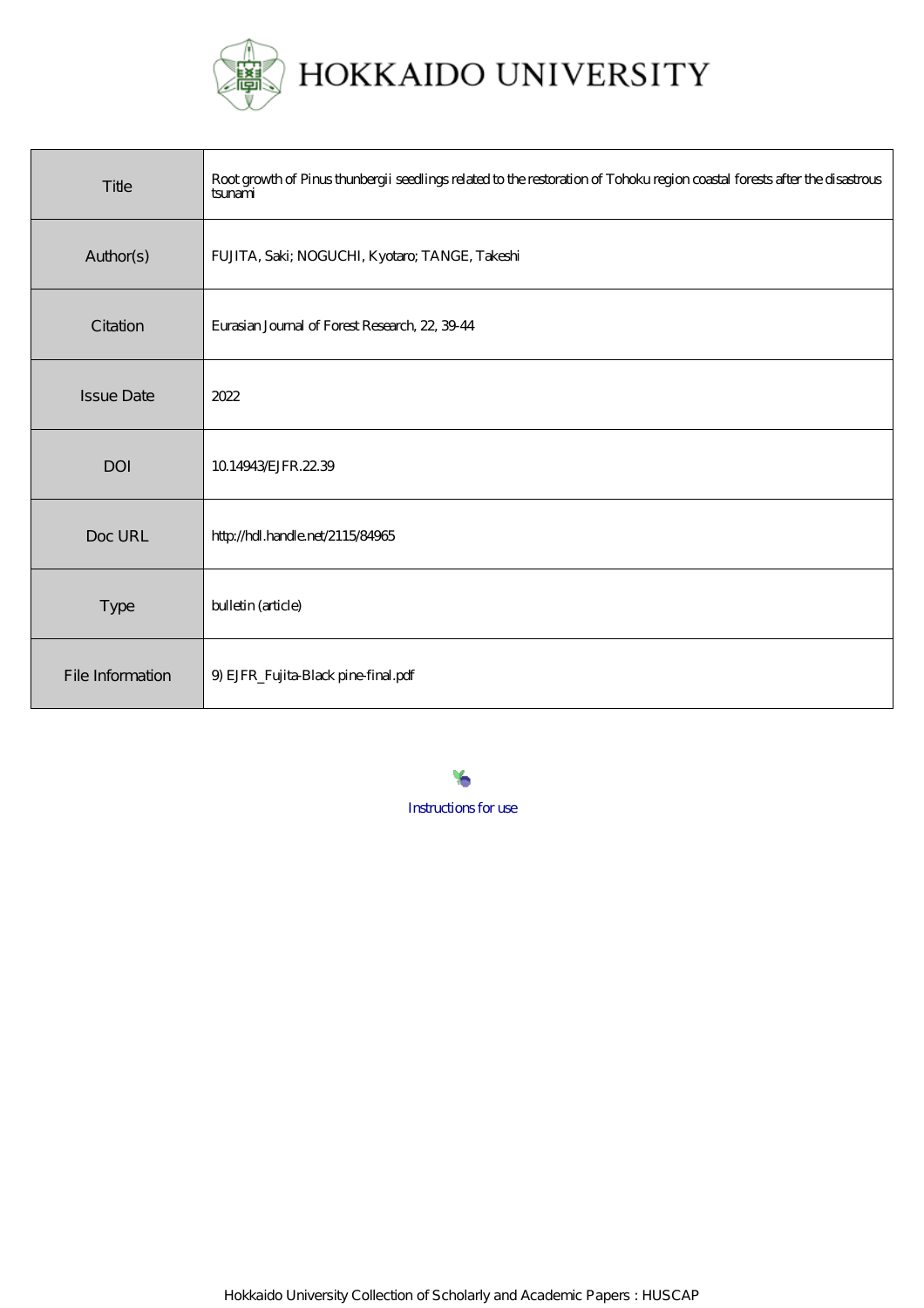# **Root growth of** *Pinus thunbergii* **seedlings related to the restoration of Tohoku region coastal forests after the disastrous tsunami**

FUJITA Saki<sup>1</sup>, NOGUCHI Kyotaro<sup>2</sup> and TANGE Takeshi<sup>3</sup>

<sup>1</sup> Forestry and Forest Products Research Institute, Tsukuba, 305-8687, Japan <sup>2</sup> Tohoku Research Center, Forestry and Forest Products Research Institute, Morioka 020-0123, Japan

<sup>3</sup> Graduate School of Agricultural and Life Sciences, The University of Tokyo, Tokyo 113-8657, Japan

## **Abstract**

Due to the disastrous tsunami which occurred along the pacific coastline of eastern Japan, 3660 ha of *Pinus thunbergii* Parlatore (Japanese black pine) coastal forests were heavily damaged. To restore and recover the functions of these coastal forests, artificial growth berms are being constructed to secure enough space for root growth, especially in the vertical direction. However, due to the use of heavy machinery, the surface soil of the growth berm was packed down and significantly compacted. Compacted soil results in hard soil and is often reported to negatively affect root growth of seedlings. Additionally, in some cases, waterlogging after rainfall is not promptly discharged due to low soil permeability and drainage. As oxygen availability becomes severely limited under waterlogging, this can also negatively affect root growth. Considering these problems, studies have been made to elucidate effects of soil compaction and waterlogging on root growth of *P. thunbergii* seedlings and broadleaved species which are new candidates for introduction to coastal forests. Furthermore, at some of the restoration sites, plowing of the surface soil is being experimentally done to soften the surface soil and improve drainage. Here, we review results obtained from several field surveys and pot experiments which suggest important key points to realize the healthy root growth of *P. thunbergii* seedlings at coastal restoration sites.

*Key words*: Coastal restoration, Japanese black pine (*Pinus thunbergii*), Root growth, Soil compaction, Waterlogging

## **Introduction**

Japanese black pine (*Pinus thunbergii* Parlatore) is an evergreen conifer that naturally distributes from the Honshu islands to the Ryukyu islands (Satake *et al.* 1989). From the mid-17th century, *P. thunbergii* has been widely planted along coastlines from the Hokkaido islands to the Kyusyu islands to prevent blowing of sand and mitigate salt wind, as it has high tolerance against harsh coastal environments such as infertile soil conditions, drought and salt wind (Murai *et al.* 1992; Oota 2012; Konta 2013; Fujita *et al.* 2020b).

*P. thunbergii* is generally known to be a deep-rooting species (Karizumi 2010), and has been highly expected to mitigate tsunami damage (Konta 2013). Furthermore, it provides recreational spaces and beautiful scenery, giving citizens an environment for relaxation and refreshment (Kasetani *et al.* 2007) and is an important component of the coastal environment.

However, due to the disastrous tsunami which occurred with the Great East Japan earthquake in March 2011, about 3660 ha of *P. thunbergii* coastal forests along the Tohoku pacific coastline were heavily damaged. The tsunami caused *P. thunbergii* trees to tilt, break or uproot, and in some cases broken stems were carried inland by the tsunami, causing further damage (Sakamoto 2012).

To contribute to the restoration of *P. thunbergii* coastal forests of the Tohoku area, we review several field and pot studies elucidating effects of soil compaction, plowing and waterlogging, focusing especially on root growth of *P. thunbergii* seedlings and broadleaved species, which are candidates for new introduction to coastal forests with the aspect of improving biodiversity and tolerance against pine-wilt disease. Focus was made on root growth as they play the vital role of absorbing water and nutrients from the soil and support aboveground activity and growth. Fine roots are also strongly and directly affected by changes in the soil environment, and is an important indicator in plant response (Ostonen *et al.* 2007; Fujita *et al.* 2018).

Currently, great effort is put into the restoration of damaged coastal forests. From surveys of heavily damaged sites, it was found that up-rooted *P. thunbergii*  had shallow root systems and the groundwater table was high. Therefore, root growth of *P. thunbergii* may have been limited due to the groundwater table, resulting in up-rooting of trees, and heavy tsunami damage.

Therefore, at the restoration sites, the realization of deep and developed root systems of *P. thunbergii* trees is essential. To achieve this, growth berms (height: 2 m from the original ground surface) are being constructed at the restoration sites (Araki *et al.* 2017). They are aimed to secure enough space for root growth and development, especially in the vertical direction.

However, as the growth berms were constructed by heavy machinery, the surface soil was packed down and significantly compacted (Ono *et al.* 2016). From previous studies, it has been reported that hard soil can negatively affect tree and root growth (Whalley *et al.* 1995; Kozlowski 2008). Furthermore, soil compaction can also lead to prolonged waterlogging. At some of the restoration sites, prolonged waterlogging at the surface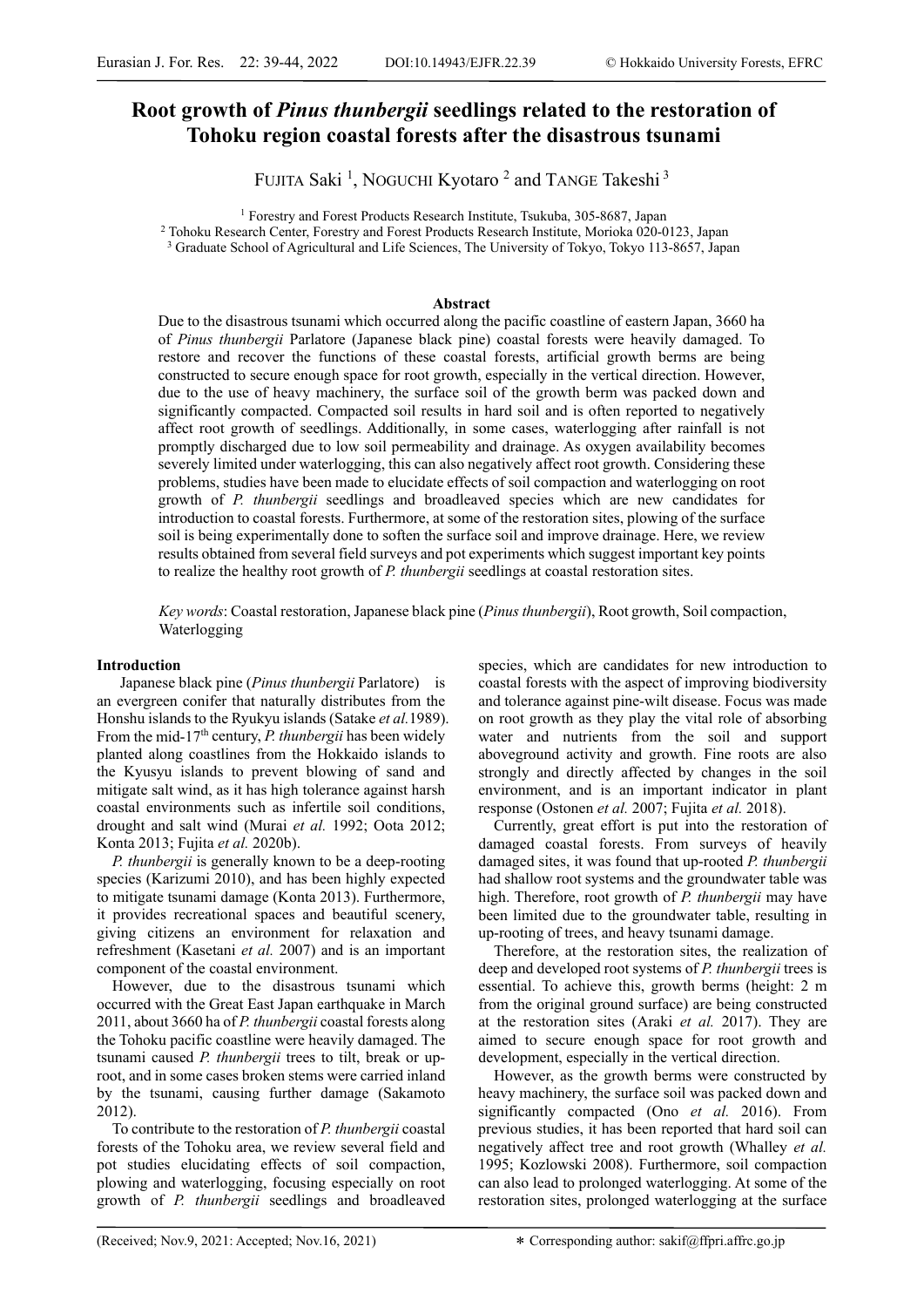of the growth berms was observed even after rainfall (Ozawa 2014; Shinomiya *et al.* 2016) (Photo 1 (a), (b)).

The reason for this is reported to be decreased saturated permeability coefficient caused by soil compaction (Shinomiya *et al.* 2016). Under waterlogging, oxygen availability is severely decreased, limiting root respiration (Kozlowski and Pallardy 2002; Ashraf 2012). This can not only decrease root activity and growth but can also result in root death and rot (Dreyer *et al.* 1991; Fujita *et al.* 2020a).

To mitigate soil compaction and to prevent prolonged waterlogging, measures such as plowing of the surface soil before planting and the construction of open ditches (Photo. 2) have been attempted on trial basis (Murakami 2015). Both measures are aimed to improve drainage and permeability of the surface soil so that rainfall does not result in waterlogging (Ono *et al.* 2016; 2018).



Photo.1(b)

# **Photo 1. Waterlogged restoration site of Tohoku coastal forests**

Photos of waterlogged areas of the restoration sites taken at Ara-hama, Sendai City, Miyagi Prefecture (October 2017). Photo from Fujita (2021).

#### **Soil compaction**

*Field study*

 Noguchi *et al.* (2021a) conducted a field survey at the restoration sites (Sendai City, Miyagi Prefecture) and evaluated the effect of plowing (1.5-2.0 m depth) on soil hardness and root growth of *P. thunbergii* seedlings for three growing seasons (5-months, 17-months, and 30 months after plantation).

Two-year-old *P. thunbergii* container seedlings were planted eleven days after plowing which was conducted in late May 2017 (four years after the construction of the growth berm). In this experiment, soil softness (S-value,  $cm drop^{-1}$ ) and root growth were measured at the control plot (no plowing) and plowed plot.



**Photo 2. Open ditches at the restoration site** Photo of restoration sites with open ditches (red arrow) to improve drainage, taken at Ara-hama, Sendai City, Miyagi Prefecture (October 2017). Photo from Fujita (2021).

The S-value was measured by an SH-type penetrometer (Daitou Techno Green, Inc.). In this measurement, a 3 kg weight was dropped from 50 cm height, and the penetration depth of the measurement cone per drop was recorded. Here, when the S-value is small, it indicates hard soil and when the value is large it indicates soft soil.

Soil softness of the control plot was smaller than Svalue  $= 0.7$  at 10 cm depth to 50 cm depth and or at deeper than 80 cm depth. In contrast, for the plowed plot, at hardly any measurement depth, soil softness smaller than S-value  $= 0.7$  was not observed until approximately 1.5 m depth. However, after 17-months and 30-months a decrease in the S-value was observed near the soil surface (10 cm depth), suggesting that soils especially near the surface hardens with time (Noguchi *et al* 2021a), however effects of hardening at the soil surface were not observed on root growth.

Concerning root growth of *P. thunbergii* seedlings, the maximum root depth was 20 cm throughout the experimental period (30-months) at the control plot. On the other hand, at the plowed plot, maximum root reaching depth was 80 cm at after the first growing season and 110 cm at the second and third growing season, respectively (Noguchi *et al* 2021a). Root growth was relatively small during the second and the third growing season compared to growth during the first and second growing season. The reason for this was that at the plowed plot, roots had reached the hard soil layer (not plowed, S-value  $< 0.7$ ) and root growth was inhibited.

A clear relationship between the thickness of the rooting depth range and the S value was also reported (Figure 1). Four seedlings in which rooting was observed for S-values smaller 1.2 was analyzed. As a result, it was found that when the S-value becomes smaller the thickness of the rooting depth range also becomes smaller, and the total of the rooting depth differed the most between  $S$ -value = 0.7 and  $S$ -value  $= 0.8.$ 

These results matched the "Ground Maintenance Manual in Landscape Planting (2000)" published by the Research Committe of Japanese Institute of Landscape Architecture, where it is reported that it is difficult for most plant roots to penetrate soil with Svalue  $= 0.7$ .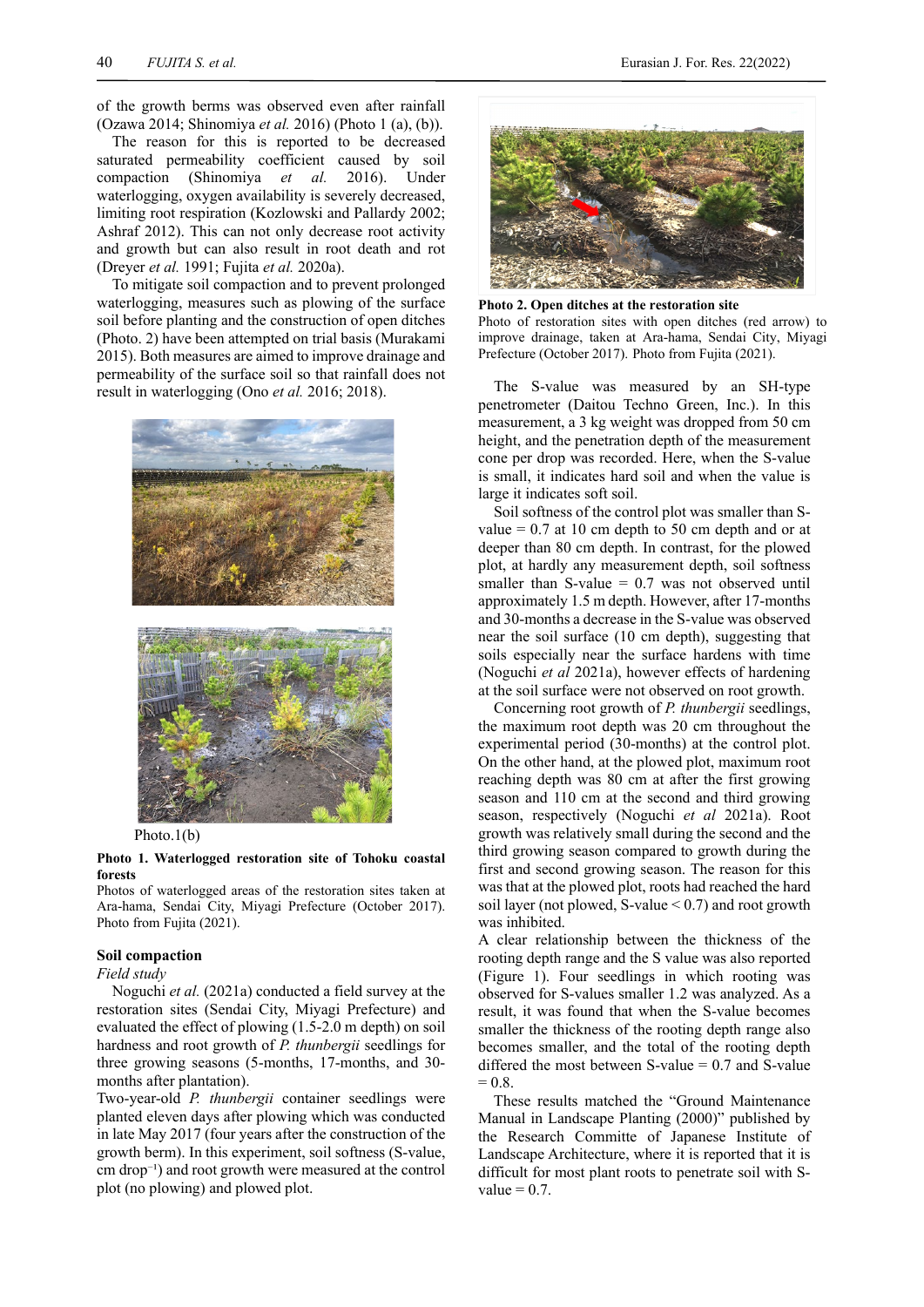From these results, it was found that plowing before planting the seedlings not only effectively softens the soil for over three growing seasons, but also had a significant beneficial effect on the root growth, especially in the vertical direction. Additionally, it was found that for *P. thunbergii* seedlings, soil softness of S-value  $= 0.7$  may be a threshold where root penetration is inhibited.



**Figure 1. The rooting depth range of roots which penetrated soil with a S-value smaller than 1.2 and its integrated value at the same S-value**  Modified from Noguchi *et al*. (2021a)

#### *Pot experiment*

Noguchi *et al.* (2021b) conducted a pot experiment using container seedlings to clarify effects of soil softness on root growth of *P. thunbergii* and four broadleaved species (*Zelkova serrata, Quercus dentata, Quercus mongolica* var. *crispula=Q. crispula,* and *Quercus serrata*). In this experiment, seedlings were planted in columns (inner diameter, 15 cm; height, 50 cm) with sand. First, sand was added until 25 cm from the bottom, and at the middle part, 4-8 cm of test soil layer sampled from restoration sites was set to test whether roots could penetrate this test soil layer. The top part of the column was also filled with sand, same as the bottom part.

In Ground Maintenance Manual in Landscape Planting (2000), and also from field survey (Noguchi *et al.* 2021a), the average threshold of plant root penetration is reported to be S-value (cm drop<sup>-1</sup>) = 0.7. Considering this S-value, the soil softness of the test soil layer in the middle part was set at two levels, S-value = 0.5 (Very hard), and S-value= 0.5-0.7 (hard) along with a control column with a soft soil layer. For *P. thunbergii* seedlings, the thickness of the test soil layer was 4 cm for the very hard (S-value  $= 0.5$ ) and control (soft) test soil layer, whereas, the thickness was either 4 cm or 8 cm

for hard (S-value  $= 0.7$ ) test soil layer. For the other four broadleaved species, all test soil layers were 4 cm. Root growth and development was evaluated in terms of total root cross-section area at the top and bottom side of the test soil layer. Root growth was measured for one growing season.

From this experiment, it was found that when the Svalue of the test soil layer 0.5-0.7 (hard), there was a 99% decrease for *Q. dentata* and average 70% decrease for *P. thunbergii, Z. serrata, Q. crispula* and *Q. serrata*  in total root cross section area at the bottom side of the test soil layer compared to the top side, indicating that for all species, it is difficult for most roots to penetrate 4 cm of hard soil (Noguchi *et al.* 2021b).

However, as there was no significant difference between *P. thunbergii* and the broadleaved species, it was suggested that the broadleaved species have a similar root penetration strength as *P. thunbergii* and the use of these species at the restoration sites may be beneficial (Photo 3).

For the very hard test soil layer (S-value  $= 0.5$ ), only one seedling (out of four seedlings) of *Q. dentata* could reach the bottom of the very hard soil layer. For the *P. thunbergii* seedlings grown in columns with 8 cm hard soil layer, no roots were observed at the bottom side of the hard soil layer (Noguchi *et al*. 2021b).

This result indicated that for *P. thunbergii*, root penetration of hard soil becomes more difficult when the hard soil layer is thicker. Therefore, it is important to consider not only soil softness (S-value) but also the thickness of the hard soil layer.



b) Zelkova serrata c) Quercus dentata d) Quercus crispula e) Q

#### **Photo 3. Root system of container seedlings of** *P. thunbergii* **and four broadleaved species planted with a soil layer of S** $value = 0.5$

The oragnge-dashed line area is the initial root system of the container seedlings and the red-dashed line is the top side of the test soil layer. Most roots of all five speices could not penetrate past the red-dashed line. Modified from Noguchi *et al.* (2021b). Photo courtesy: Hironori Noguchi.

## **Waterlogging**

## *Field study*

Although not conducted at the restoration site, mature *P. thunbergii* trees were investigated to evaluate the effect of groundwater table depth on root system development, especially in the vertical direction (Hirano *et al.* 2018).

Here, it was reported that root growth in the vertical direction was limited for trees growing at the seaside plot (nearer to the coastline with shallow groundwater table). Penetration of roots in the vertical direction was limited near the ground water table and roots mainly grew in the horizontal direction, resulting in a "plate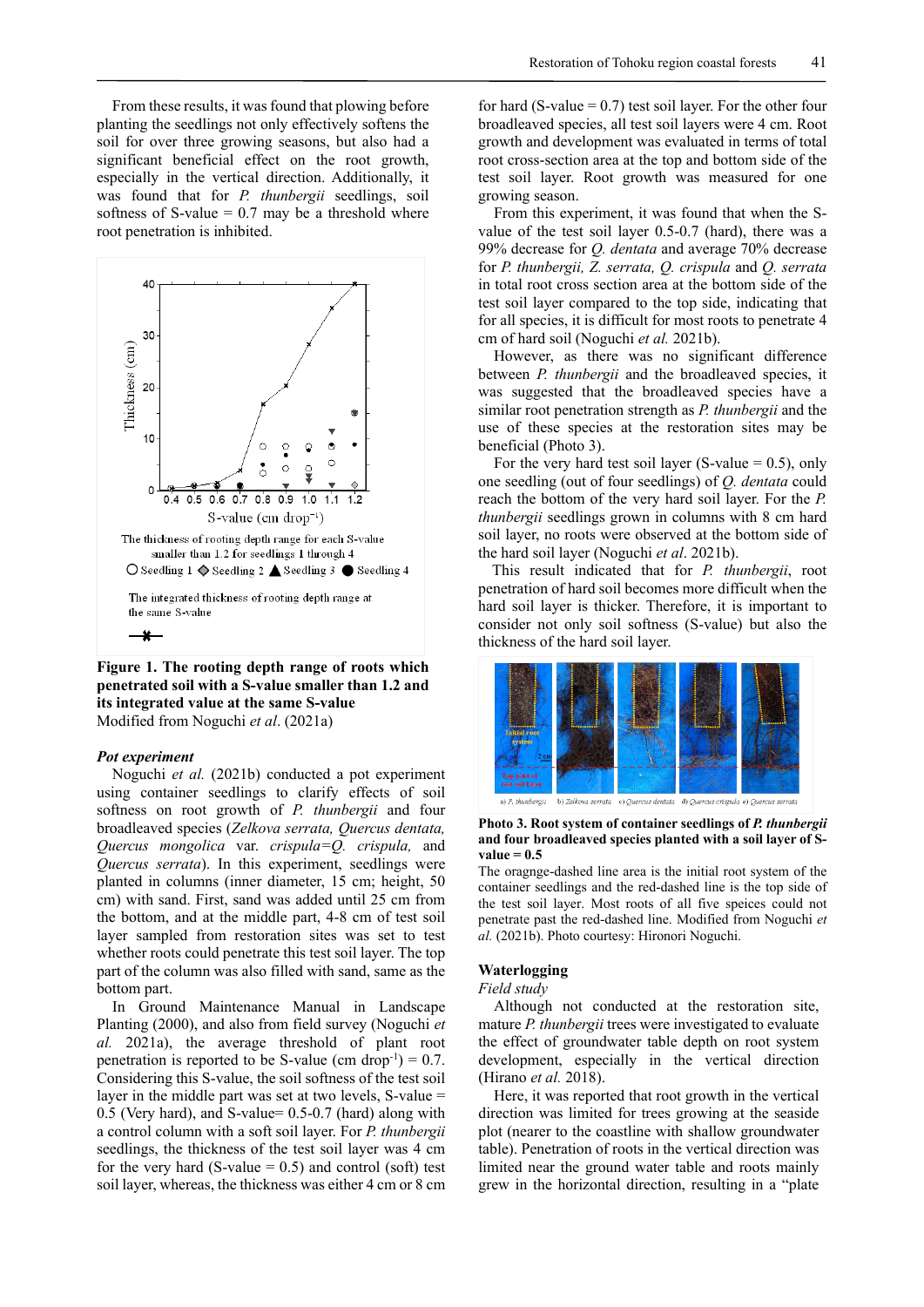like" root system. In contrast, for trees at the land side plot (further away from the coastline, deeper groundwater table), roots deeply penetrated the soil (approximately four times compared to seaside plot) and showed a "tap" root system (Hirano *et al.* 2018).

From this study it was found that *P. thunbergii* trees develop different shaped root systems according to the depth of the groundwater table. Under shallow groundwater tables, higher biomass allocation was made to horizontal roots, emphasizing the necessity for management practices and measures which promote the development of tap root systems to enhance the resistance against tsunamis.

#### *Pot Experiment*

Concerning effects of waterlogging on root growth of *P. thunbergii* seedlings, it has been elucidated in comparison with four broadleaved species (Fujita *et al*. 2020a) and in terms of waterlogging depth (Fujita *et al*. 2021). In both of these experiments, the ingrowth core (Makkonen and Helmisaari 1999; Andreasson *et al*. 2016) was used to distinctively measure fine root growth under waterlogging. In both studies, the experiment period was for one growing season and measurements were made on seedlings with and without waterlogging.

From Fujita *et al.* (2020a) it was found that for *P. thunbergii*, *Acer mono* and *Quercus serrata* (species which do not naturally inhabit waterlogged environments), fine root growth under waterlogging is severely decreased (Photo 4). For these three species, it is suggested that fine root growth was limited due to an energy crisis caused by the lack of energy production from decreased aerobic respiration under hypoxic conditions (Drew 2002; Sauter 2013). The decrease in fine root growth may also have been caused by root damage due to reduced conditions and toxic substances (e.g., sulfides, soluble Fe and Mn) which inhibited fine root growth (Morard and Sylvestre 1996).

On the other hand, for *Alnus hirsuta* and *Fraxinus mandshurica* var. *japonica* (hereafter, *F. mandshurica*), fine root growth did not differ between seedlings with and without waterlogging. However, fine root growth distribution was slightly different for these two species, where for *A. hirsuta*, fine root growth was mainly observed at the top half of the root system. For *F. mandshurica*, fine root growth was observed throughout the root system (Fujita *et al.* 2020a). The difference in fine root growth distribution may be due to the ability to transport oxygen to roots further away from the soil surface by the production of adventitious roots and aerenchymas (Yamamoto *et al.* 1995).

Concerning the effect of different waterlogging depths on fine root growth, Fujita *et al.* (2021) found that when the root system is only partially exposed to waterlogging (only the bottom half is exposed to waterlogging, Photo 5 (a)), fine root growth is increased at the top part of the root system where it is not waterlogged. At the bottom half of the root system where it was waterlogged, fine root growth was inhibited (Fujita *et al*. (2021), Photo 5 (b)).

For seedlings partially exposed to waterlogging, the vertical distribution of fine root growth was altered, resulting in a similar root system shape as the "plate root system" as reported in Hirano *et al.* (2018). Therefore, the change in root distribution of *P. thunbergii* under waterlogging may not be limited to responses of seedlings but a survival strategy to adapt to waterlogging. Additionally, from this experiment it was found that the construction of open ditches (Fig. 2) may be a beneficial way to not only lower the waterlogging table but also to secure space and enhance growth of roots.



**Photo 4. Root system of** *P. thunbergii* **seedlings without waterlogging (left) and with waterlogging (right).**  Photo from Fujita (2021).



**Photo 5. Photo of methodology on partial waterlogging treatment (left) and root system of** *P. thunbergii* **seedling exposed to partial waterlogging (right)**

Left: A tube was set to maintain the waterlogging depth 15 cm from the bottom of the pot for the partial waterlogging treatment (Modified from Fujita *et al.* 2021). Right: At the top part of the root system (inside dashed-red box), roots were brown and root growth was not observed, however, at the bottom half (inside dashed-yellow box), where it was exposed to waterlogging, roots were black and new roots were not observed. Photo from Fujita (2021).

#### **Conclusion**

The growth and development of seedlings is one of the most important goals in the restoration of the damaged coastal forests. Some of the obstacles in achieving this goal are the negative effects of soil compaction and waterlogging. However, from results from field surveys and pot experiments, methodology on ways to mitigate or improve growth conditions of roots have been intensively explored.

From both field survey and pot experiments, it was confirmed that the S-value= 0.7 is about the threshold of root penetration for *P. thunbergii* and the other four broadleaved species, which match previous reports on the relationship between soil hardness and plant root growth. An important result that was found was that if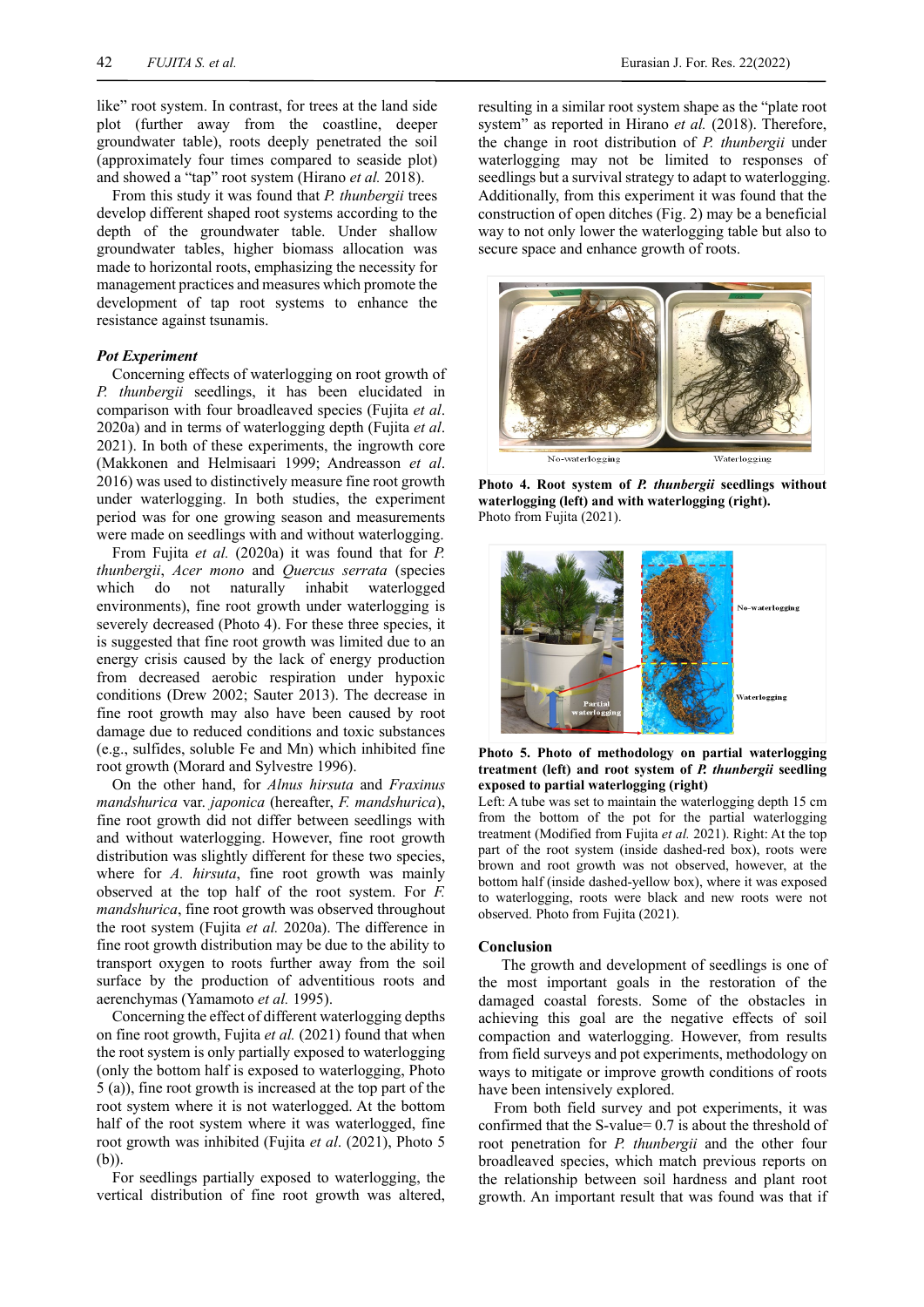the soil hardness is decreased by measures such as plowing, it has a significant and long-lasting effect of softening the soil and can greatly benefit root growth. However, as the experimental period was limited, root growth may be continued by the increasing power of root penetration enabled by the thickening of roots (radial growth), and further investigations must be made on this point.

Furthermore, although waterlogging severely decreases root growth of both mature trees and seedlings, at both life stages, *P. thunbergii* can plastically change its root system. However, as a shallow groundwater table leads to a shallow root system, decreasing the waterlogging depth is vital. Additionally, more information, especially on long-term effects should be obtained at the restoration sites as results from pot experiments are limited to one growing season.

#### **Acknowledgements**

We appreciate the Grant-in-Aid for Scientific Research from the Japan Society for the Promotion of Science (#18J20542) and the research program I (grant No. #201701) by the Forestry and Forest Product Research Institute "Establishment of guidelines for afforestation of coastal forests on berms that have the merits of high resistance to tsunami" from 2017 to 2019.

## **References**

- Andreasson F, Gonzalez M, Augusto L, Bakker MR (2016) Comparison of ingrowth cores and ingrowth meshes in root studies: 3 years of data on *Pinus pinaster* and its understory. Trees - Struct Funct **30**:555–570. https://doi.org/10.1007/s00468-015-1256-6
- Araki K, Saito M, Akita N (2017) Status and restoration aim of coastal forests after the Tohoku tsunami. Proc Conf Archit Infrastruct Environ **37**:193–203
- Ashraf MA (2012) Waterlogging stress in plants: A review. African J Agric Res **7**:1976–1981. https://doi.org/10.5897/AJARX11.084
- Drew MC (2002) Oxygen deficiency and root metabolism: Injury and acclimation under hypoxia and anoxia. Annu Rev Plant Physiol Plant Mol Biol **48**:223–250.
- https://doi.org/10.1146/annurev.arplant.48.1.223 Dreyer E, Colin-Belgrand M, Biron P (1991) Photosynthesis and shoot water status of
- seedlings from different oak species submitted to waterlogging. Ann Sci **48**:205–214. https://doi.org/10.1051/forest:19910207
- Forestry Agency Tohoku reigonal forest office (2011) Restoration of coastal forests. https://www.rinya.maff.go.jp/tohoku/koho/saigaij oho/pdf/bousairin\_pamphlet.pdf
- Fujita S (2021) Responses of *Pinus thunbergii seedings* to waterlogging. Doctor thesis, Graduate School of Agricultural and Life Sciences, The University of Tokyo.
- Fujita S, Noguchi K, Tange T (2020a) Root Responses of five Japanese afforestation species to waterlogging. Forests **11**:552
- Fujita S, Noguchi K, Tange T (2021) Different waterlogging depths affect spatial distribution of fine root growth for *Pinus thunbergii* seedlings. Front Plant Sci **12**:1–10. https://doi.org/10.3389/fpls.2021.614764
- Fujita S, Wang X, Kita K, Koike T (2018) Effects of nitrogen loading under low and high phosphorus conditions on above- and below-ground growth of hybrid larch F₁ seedlings. iForest - Biogeosciences For **11**:32–40. https://doi.org/10.3832/ifor2395-010

Fujita S, Watanabe H, Marozas V, et al (2020b) Effects of biochar and litter on water relations of Japanese black pine (*Pinus thunbergii*) seedlings. J Forest Res **25**:1–7. https://doi.org/10.1080/13416979.2020.1731071

- Hirano Y, Todo C, Yamase K, et al (2018) Quantification of the contrasting root systems of *Pinus thunbergii* in soils with different groundwater levels in a coastal forest in Japan. Plant Soil **426**:327–337. https://doi.org/10.1007/s11104-018-3630-9
- Karizumi N (2010) The latest illistrations of tree roots (general remarks). Seibundoshinko-syo, Tokyo
- Kasetani T, Okumura K, Yoshida S, et al (2007) Differences in the physiological and psychological effects of walking in varios satoyama landscapes. Landsc Res **70**:569–574
- Konta F (2013) Why is it Japanese black pine? -The disaster prevention of the coastal forest in Japan-. J Japanese Soc Coast For **12**:23–28
- Kozlowski TT (2008) Soil compaction and growth of woody plants. Scand J For Res **14**: 569–619
- Kozlowski TT, Pallardy SG (2002) Acclimation and adaptive responses of woody plants to environmental stresses. Bot Rev **68**:270–334. https://doi.org/10.1663/0006- 8101(2002)068[0270:aaarow]2.0.co;2
- Makkonen K, Helmisaari HS (1999) Assessing fineroot biomass and production in a Scots pine stand - comparison of soil core and root ingrowth core methods. Plant Soil **210**:43–50. https://doi.org/10.1023/A:1004629212604
- Morard P, Sylvestre J (1996) Plant injury due to oxygen deficiency in the root environment of soilless culture: A review. Plant Soil **184**:243–254
- Murai H, Ishikawa M, Endo J, Tadaki R (1992) The coastal forest of Japan: its multiple functions and use. Soft Science, Tokyo
- Noguchi H, Ono K, Hagino H, Suzuki S (2021a) Effects of deep tillage on soil hardnessof berms as growth bases of coastal forests and growth of Pinus thunbergii roots planted on them. Bull For For Prod Res Inst **20**:159–168
- Noguchi H, Ono K, Watanabe K, Nitta K (2021b) The influence of soil hardness on the root development of *Pinus thunbergii* and four species of broadleaf trees. Bull For For Prod Res Inst **20**:149–157
- Ono K, Imaya A, Takanashi K, Sakamoto T (2016) Evaluation of the berms built on the Restoration of the mega-tsunami-damaged coastal forests